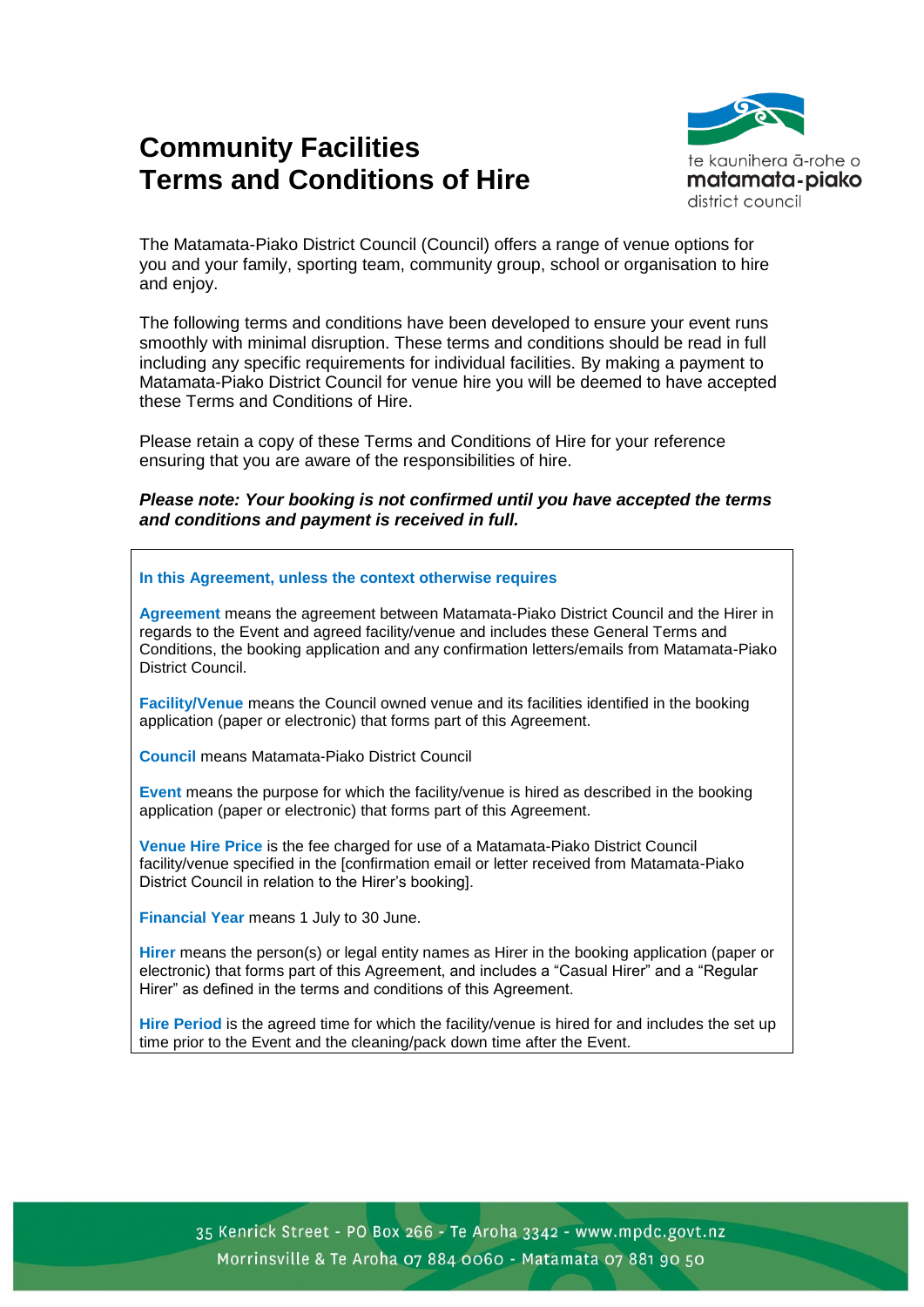#### **General conditions of use**

- a) All Hirers must be a legal entity, either an individual person, or a body such as an incorporated society, trust, company or body corporate.
- b) The legal entity must have the capacity and authority to enter in to this agreement
- c) Council reserves the right to ask for proof of legal entity.
- d) The person who makes the booking (or the legal entity's representative as notified to Matamata-Piako District Council) is required to be present for the duration of the Event.
- e) The stated capacity of the venue must not be exceeded at any time. It is the Hirer's responsibility to understand the capacity and ensure it is not exceeded.
- f) The Hirer shall comply with any legislation requirements, regulations, by laws etc that are relevant to the activity. This includes but is not necessarily limited to: Health & Safety at Work Act 2015, Building Act 2004, Resources Management Act 1991, Reserves Act 1977, Sale and Supply of Alcohol Act 2012, MPDC Consolidated Bylaws etc.
- g) It is the responsibility of the Hirer to ensure the health and safety of all persons attending their event – see further detailed requirements in the 'Health and Safety' section below.
- h) It is the responsibility of the Hirer to inspect the venue at the commencement of the Hire Period to ensure its condition is safe and fit for the purpose of the hire. Any hazards should be reported immediately to Council by calling 07 884 0060
- i) Community Facilities are often designed for a broad variety of uses. The Hirer must consider the suitability of the particular venue for their Event when making a booking.
- j) The Hirer must not remove or permit the removal or addition of any furniture, equipment or other contents from a venue without the permission of Council.
- k) It is the Hirer's responsibility to ensure that the general public does not have access to the venue, including toilets, during the hire period.
- l) No animals are permitted in any our venues, other than guide dogs for the visually impaired, registered companion animals or official animals of the NZ Police (except in the case of animal shows and exhibitions but subject to approval by Council and compliance laws)
- m) The Hirer must not allow any illegal activities to take place in or outside the venue during the hire period.
- n) It is the Hirer's responsibility to contact the Police immediately if there are any safety concerns from a person(s) disorderly behaviour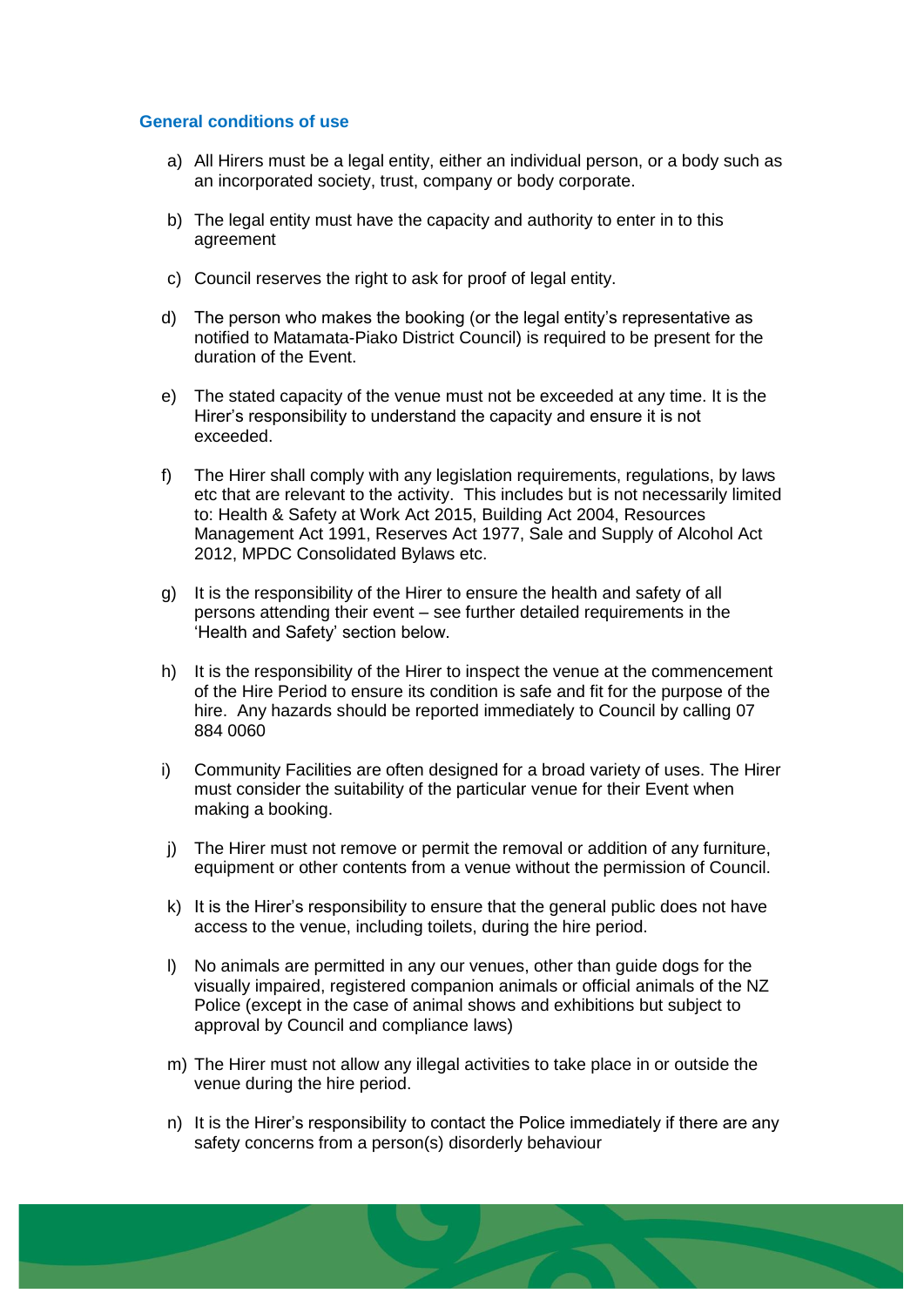- o) The Hirer must ensure that a parent or designated caregiver, who is at least 18 years of age is responsible for a group of children or a child who is under 14 years of age.
- p) Notwithstanding any other provision contained in the Agreement, Council may refuse admission to any person or require any person attending the Event to leave the venue at the sole discretion of any Council staff member.
- q) Nothing in the Agreement creates a legal interest in the land or a landlord tenant relationship between parties.
- r) All persons signing or accepting this Agreement online (whether as an individual Hirer, or director or other authorised signatory of another legal entity) shall be bound personally to abide by all of the Terms and Conditions contained in the Agreement and to fulfil all of the Hirer's obligations under the Agreement as a principal debtor.

#### **Bookings**

- a) Bookings are to be for a minimum of one hour.
- b) The Hirer must precisely state the type of activity and Event to take place and use the venue only for that purpose.
- c) The Hirer must use only the area in the venue that has been booked and confirmed.
- d) Hireage of buildings excludes the private use of any park or reserve. Public has right of access to parks and reserves. These must be booked separately via [www.mpdc.govt.nz](http://www.mpdc.govt.nz/)
- e) If you need to change your booking (times on the same day, contacts, address etc) you must contact Council to accommodate all requested changes.
- f) Cancelation rules apply to all amended bookings that result in a different time period, except for the extension of bookings.
- g) Set up and pack down time must be included in the Hire Period.
- h) The Hirer shall ensure that all persons have vacated the venue by the end of the Hire Period.
- i) Council reserves the right to have staff present at the Event at any time.
- j) The Hirer must adhere strictly to the confirmed Hire Period. Failure to do so will incur additional charges and possible cancellation of any future booking(s).
- k) If a facility is required for Civil Defence purposes then council has priority.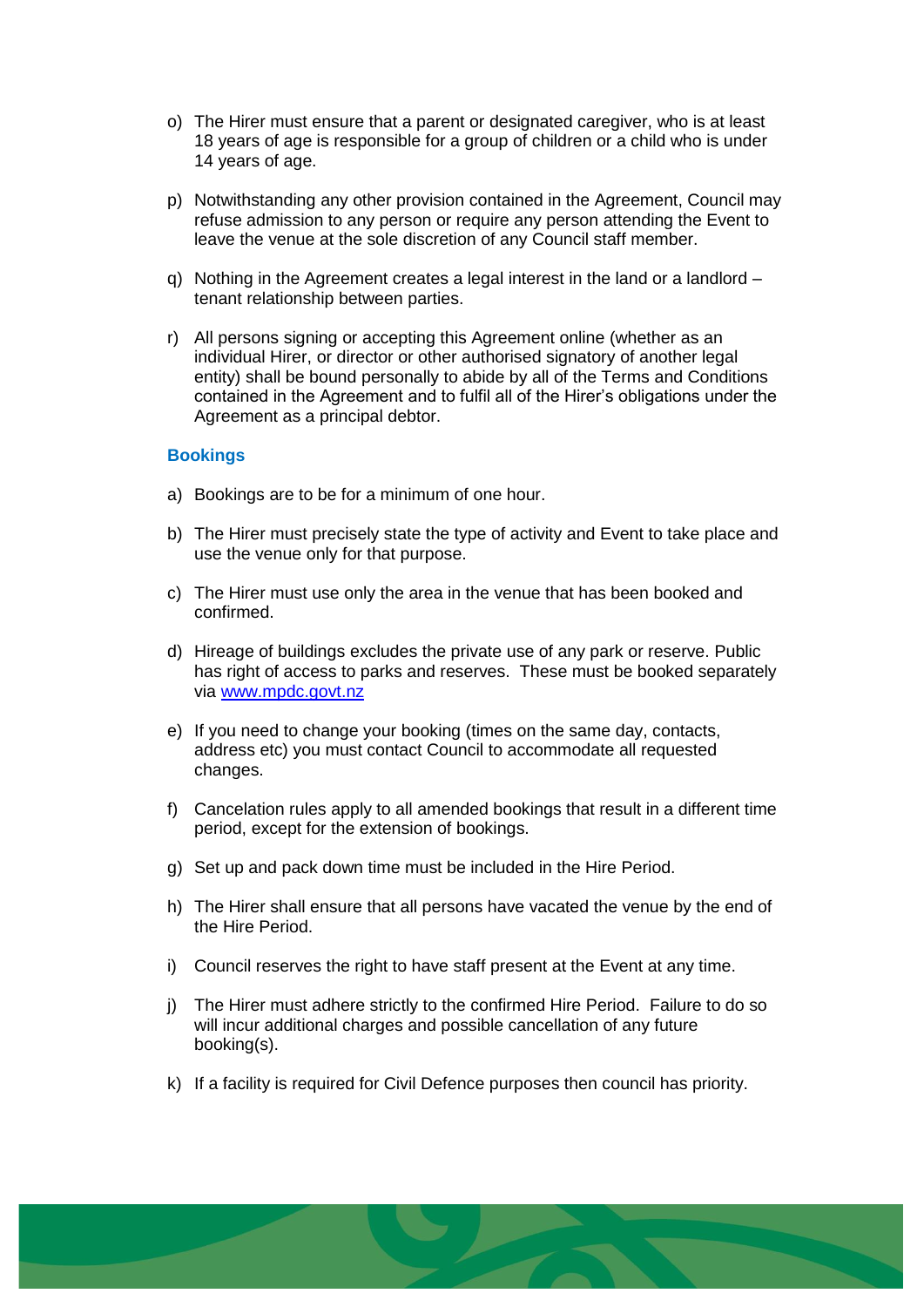## **Regular Hire**

- a) **'Regular hirers'** are those who make regular bookings that cover one school term or a period of three months or more. All other hirers are classified as casual hirers.
- b) Council cannot guarantee the renewal of existing Regular Hirer arrangements. These will be approved each year.
- c) Regular Hirers may be asked to relinquish one or more of their bookings if the relevant facility is needed for a multi-day event, elections, maintenance or to allow for better use of all rooms with a facility. In such cases a minimum of three weeks' notice will be provided to the Regular Hirer.
- d) One access card/key is allocated to Regular Hirers who are responsible for this card for the duration of their hire term. There is a fee for a Regular Hirer who requires an additional access card or key or replacement.

## **Casual Hire**

- a) A Casual Hirer are those who do NOT make regular bookings that cover one school term or a period of three months or more.
- b) One access card/key is allocated to the casual Hirers who is responsible for this card for the duration of their hire term. There is a fee for a casual Hirer who requires an additional access card or key or replacement.

#### **Payment**

- a) By making a payment to Council for facility hire you will be deemed to have accepted these Terms and Conditions of Hire.
- b) Current fees and charges will applied at the time of booking. Council review and set fees and charges annually, such fees and charges take effect on 1 January each year.
- c) All fees are GST inclusive.
- d) Regular Hirers may be invoiced at the beginning of each school term and payment is due as stated on the invoice.
- e) The Hirer shall be liable for the payment of all amounts owing to Council pursuant to this Agreement, whether or not the services of Council are supplied to the Hirer, or to some other person, firm or corporate body at the Hirer's request, and notwithstanding that the Hirer may have incurred all or any part of that indebtedness as agent for any other person, firm or corporate body.
- f) If payment is overdue for a period of 14 days or more, the outstanding amount will be a debt due to Council and may be referred to a debt collection agency or other duly authorised agent of the Council for collection. In addition, t Council may at its discretion and without prejudice to its other remedies: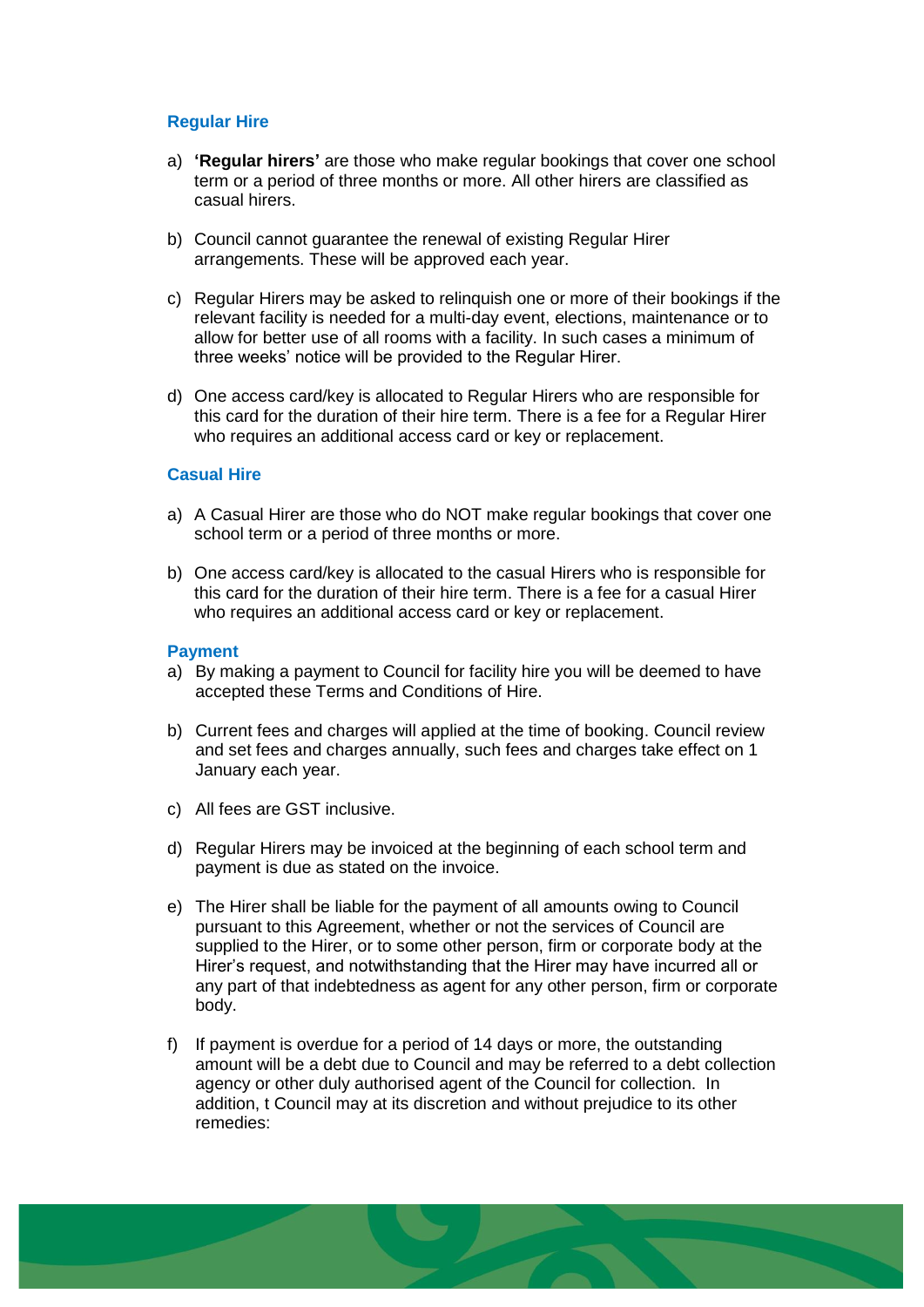- 1. Suspend for such period and subject to such terms as Council in its discretion determines any entitlement to credit given to the Hirer pursuant to this Agreement.
- 2. To the extent permitted by law, refrain from supplying any further services or goods to the Hirer until the Hirer has discharged all outstanding indebtedness to Council.

# **Additional Charges**

- a) Council reserves the right to invoice the Hirer for any additional charges resulting from Hirers use. In addition to the facility hire price paid at the time of booking, the Hirer may be charged for:
	- 1. Any damage to the facility caused during the Hire Period or through any breach of the Terms and Conditions in the Agreement.
	- 2. Any theft of Council property from the facility during the Hire Period.
	- 3. Any extra cleaning, rubbish removal, repair or reinstatement of the facility which Council considers is required after the Event.
	- 4. Any costs, losses or expenses that Council incurs due to any breach of the Terms and Conditions outlined in this Agreement.
	- 5. Any unreturned access card(s) or key(s).
	- 6. Any emergency services call out, or fire alarm activation for a nonemergency situation.
	- 7. If a fire alarm is set off other than for an emergency, Council reserves the right to impose an additional fire service fee of up to \$1500+GST and hold the Hirer liable for that amount.
	- 8. If the facility is left unsecured after a booking and Matamata-Piako District Council's security company is required to secure the facility.
	- 9. Council noise control sent to the Facility during the Event.
- b) Council reserves the right to apply an additional charge for security, cleaning and/or a technician for an Event.
- c) The Hirer will upon demand pay all of Council's reasonable expenses, including cheque dishonour fees, debt collection fees and legal costs (on a solicitor/agent/client basis) in relation to the collection of all overdue moneys.

# **Cancellation of Hire**

- a) In the event that the Hirer terminates the Agreement within seven days prior to the booking date (including by notifying Council that it wishes to cancel any booking), there will be no refund.
- b) Any refund due will be made to the account from which online payment of the Facility Hire was made. If the Facility Hire payment was not paid online, any refund due by Council under this Agreement will only be paid on receipt of proof of bank account for the Hirer.
- c) Council may terminate any booking(s), any Event and/or this Agreement in its sole discretion if it considers:
	- 1. The Event will, or might, contravene any statute, order, regulation, bylaw, rule or law or any other requirements of a public or local authority, or otherwise be in breach of this Agreement; or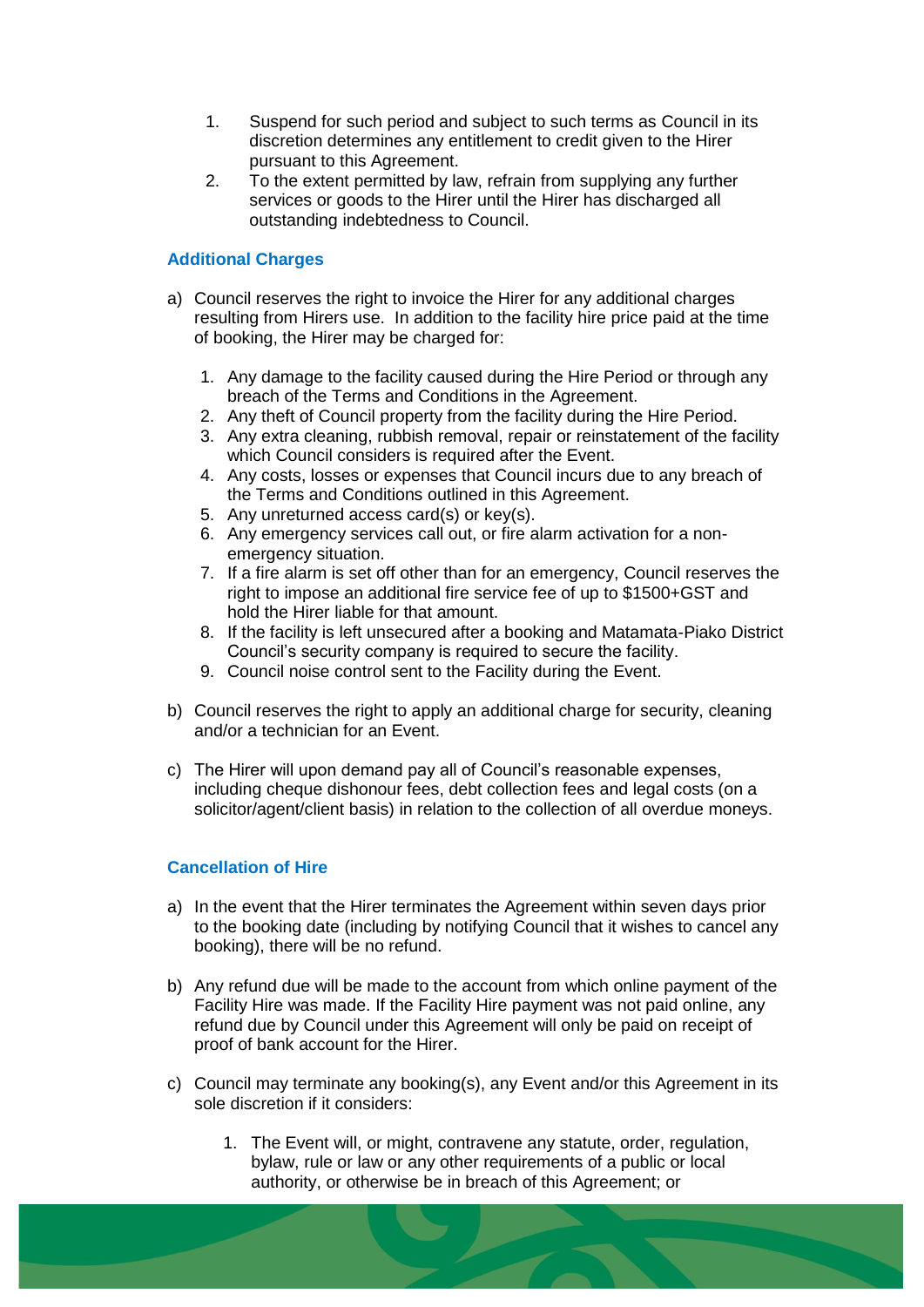- 2. That the management or control of the Event is deficient.
- d) Council reserves the right to cancel booking(s) where circumstances so warrant. These may include, but are not limited to, emergency situations and adverse environmental/weather conditions. Council will endeavour to provide an alternative venue. If the alternative option is not suitable, the hire fee will be refunded.
- e) Council shall be entitled to suspend or cancel all or any part of this Agreement, in addition to its other right and remedies, in any of the following circumstances:
	- 1. If any cheque tendered to Council in payment of any indebtedness of the Hirer under the Agreement is dishonoured upon presentment.
	- 2. If the Hirer fails to meet any obligation under the Agreement with Council.
	- 3. If the Hirer is made bankrupt, dissolved, placed into liquidation, becomes insolvent, or is removed, or is likely to be removed from the register of companies.
	- 4. If a receiver is appointed in respect of the assets of the Hirer.
	- 5. If an arrangement with the Hirers creditors is made or is likely to be made.

# **Cleaning, rubbish and lock-up**

- a) The Hirer is responsible for ensuring that the hired space is left clean and ready for the next user. This includes wiping down benches, tables, toilets, stoves and sinks; removing all decoration; vacuuming, mopping up spills and sweeping/static mopping of the sports hall floors. The hirer must bring their own tea towels.
- b) The Hirer must bring rubbish bags and must remove all rubbish off site at the end of the Event. They must leave the facility and all equipment and furnishings in the facility, including car parks and adjacent premises, in good, clean and tidy order. Additional charges will be incurred if rubbish is not removed off-site.
- c) A strict three-strike policy applies for cleaning and rubbish removal each financial year. A Hirer will receive a warning if it does not leave the hired space clean and ready for the next user. On the third occurrence warranting a warning, the Hirer will be removed from the facility, any future bookings will be cancelled and the Hirer will not be allowed to book any Council facility for the remainder of the Financial Year.
- d) The Hirer must secure the facility after the Event:
	- 1. Switch off all electrical appliances, lights, air conditioning, heaters and stoves.
	- 2. Ensure that all windows and doors are secure
	- 3. Ensure that the alarm is set and activated (where applicable)
- e) The Hirer must return all access cards/keys to the Council as soon as practically possible after the event (maximum time frame: 3 days).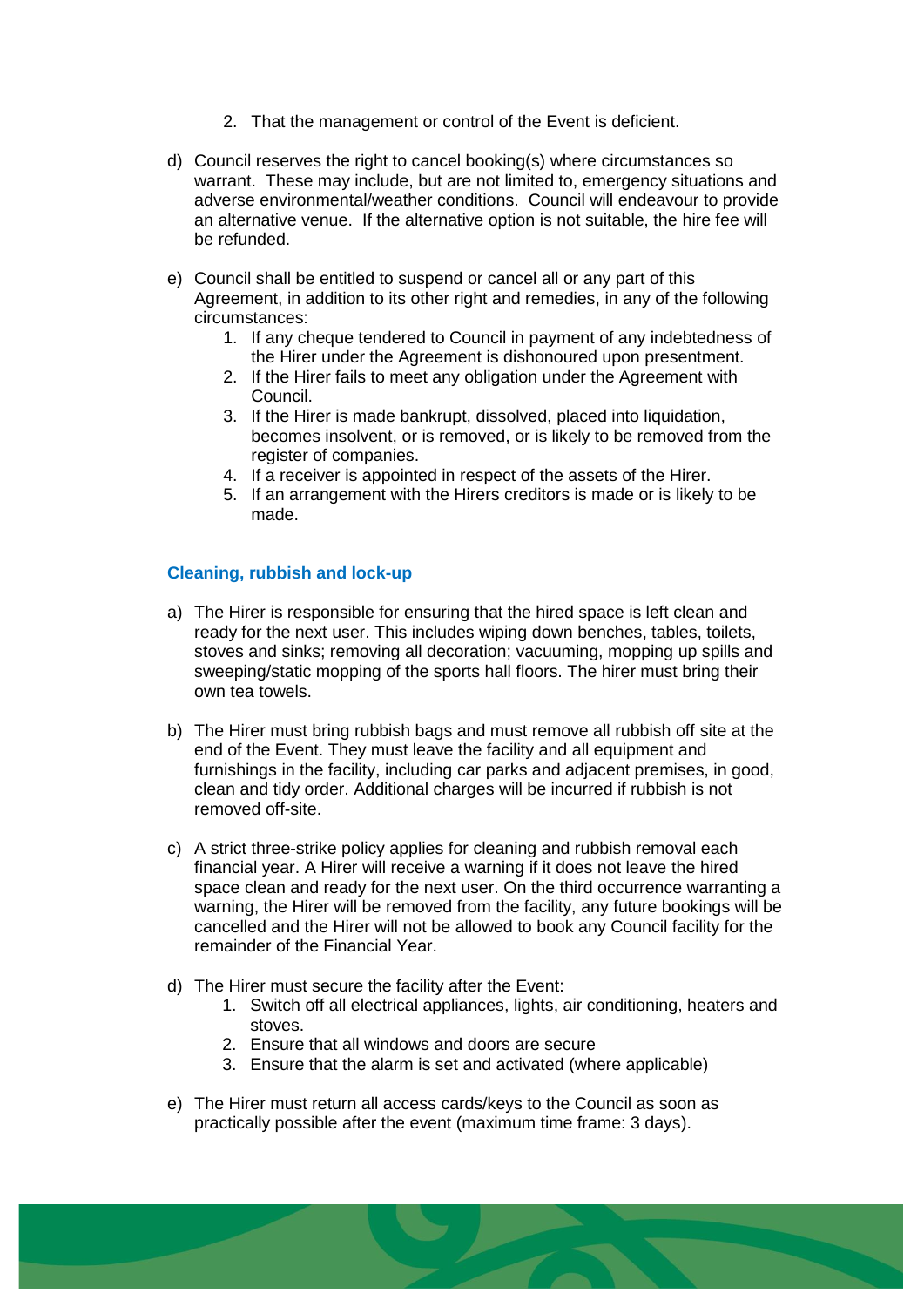#### **Insurance**

- a) Council does not undertake to arrange for or maintain any insurance cover, property, contents or otherwise, for the facility or the Event for the benefit of the Hirer.
- b) The Hirer is responsible to arrange for and maintain any insurance cover they or Council considers necessary and adequate. That includes any public liability insurance cover which is required for medium – to high risk Events to protect the Hirer against claims made by third parties for damage to people or assets.

#### **Alcohol**

a) For current guidelines around the sale and supply of alcohol, please visit www.mpdc.govt.nz, (Our Services). The Hirer will comply with any alcohol restrictions or guidelines included in this Agreement at the time of booking.

#### **Liability**

- a) The Hirer will indemnify Council, its employees or agents against all claims, demands, losses, damages, costs and expenses arising from the Hirer's use of the facility or any breach of this Agreement.
- b) Council is not responsible for the loss of or damage to any of the Hirer's property in or around the facility. Any equipment/property left in a facility is at the Hirer's own risk.
- c) Council does not warrant that the facility is suitable for the Event.
- d) Council is not liable for any loss or expense that the Hirer incurs if the Council is not able to make the facility available to the Hirer as a result of fire, flood, earthquake, failure or other unavailability of any building services or other event beyond the Council's reasonable control.
- e) To the extent permitted by law, the Council shall not be liable to the Hirer for any loss arising under or in connection with this Agreement, whether in contract, tort or otherwise. The maximum amount of the Council's liability under or in relation to the Agreement for any loss, damage, claim or expense is limited to the facility hire price.

#### **Health and Safety**

- a) The Hirer must ensure that access and egress for residents, businesses or emergency vehicles are available at all times and that the public is not unduly inconvenienced by the Event. This includes public and private access ways that must be kept clear at all times.
- b) The Hirer must advise MPDC of any planned changes to the Event that could impact on health and safety (e.g. addition of new activities). Where requested by MPDC, the hirer must provide a safety management plan for the event for review by the MPDC Health and Safety Team.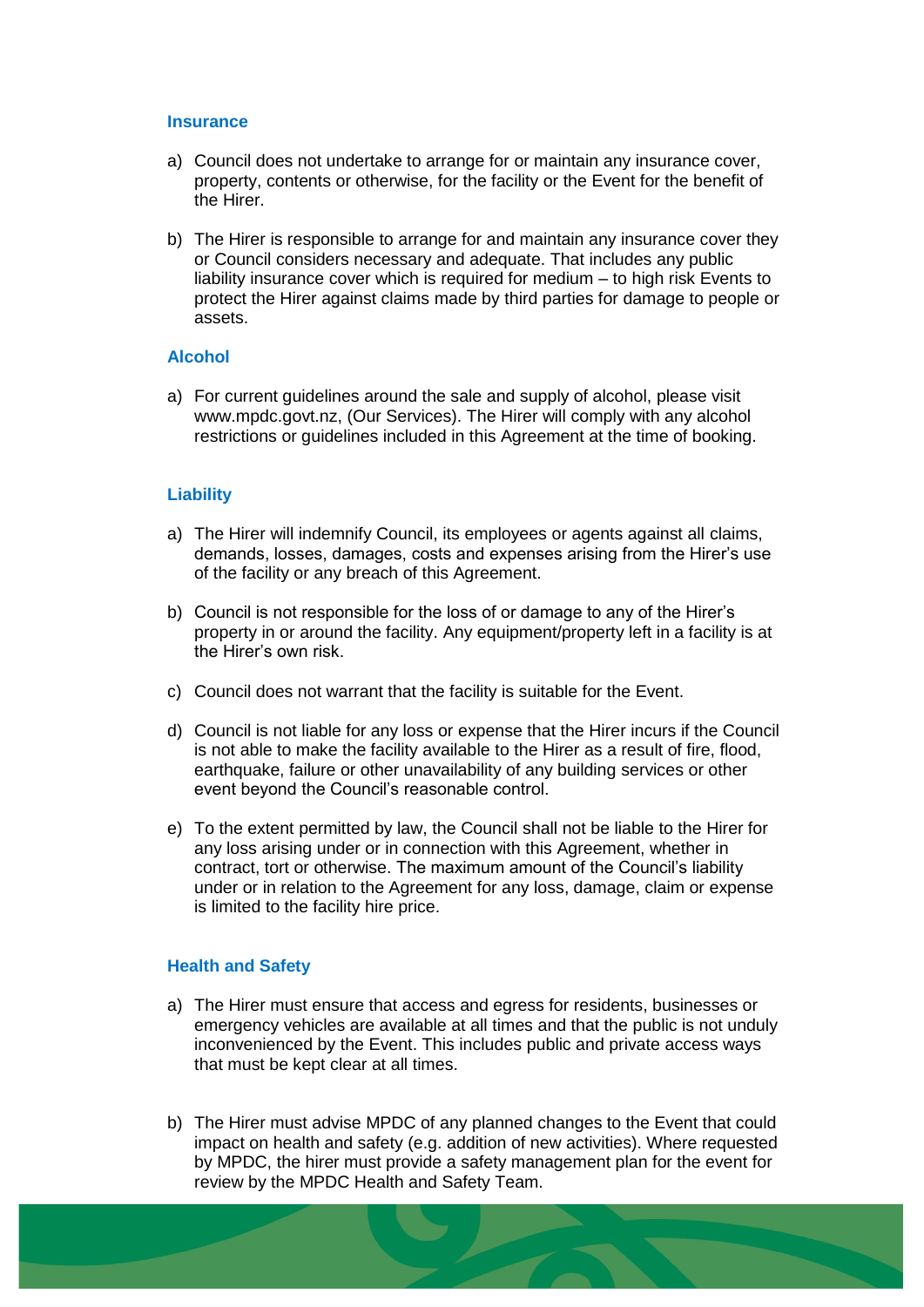- c) The Hirer is responsible for communicating and actioning the Emergency Action Plan (yellow flip chart) and familiarizing themselves with the location and management of any hazards in the facility.
- d) It is the Hirers responsibility to designate an emergency warden (or wardens in the case of large events) who must make themselves familiar with the evacuation procedure in case of an emergency at the facility. The warden must also ensure that all emergency exits are clear and free of any obstacles throughout the period of hire.
- e) Any serious incident or accident must be reported immediately to the relevant emergency response (111) and also to Council by calling 0800 746 467. Minor incidents or injuries are to be reported via the MPDC website.
- f) It is the responsibility of the Hirer to provide first aid supplies and a trained first aider for the duration of the event.

## **Introduction and access to the Facility/Venue**

- a) It is the Hirer's responsibility to make themselves familiar with the facility prior to the event, in particular:
	- 1. Cleaning requirements on completion of the Event.
	- 2. Layout, available space and equipment provided.
	- 3. Equipment packing and storing.
	- 4. Fire Warden duties, including emergency evacuation procedures.
	- 5. Reporting of incidents, accidents, hazards.
	- 6. Security and lock up procedures.
	- 7. The capacity of the facility/venue.
	- 8. Noise control limits.
	- 9. Their booked time allocation.

#### **Noise, neighbours and music**

- a) In organising and staging the Event, please consider the interest of the facilities neighbours.
- b) Noise levels must be kept to an acceptable level at all times. Failure to reduce noise levels at the request of a Council Officer, Council's Security Contractor, Noise Control or the Police may result in the Event being stopped.
- c) For multi-room facilities, hirers must maintain noise levels below 60 decibels.
- d) A strict three-strike policy applies in respect of noise levels for each financial year. A Hirer will receive a warning if its noise levels are higher than the above limits (in (b) and (c) above). On the third breach of noise levels, the Hirer will be removed from the facility, the Event and future bookings will be cancelled, and the Hirer will not be allowed to book any Council facility/venue for the remainder of the Financial Year.
- e) If commercial recorded music is used in a facility, it is the responsibility of the Hirer to comply with all copyright requirements.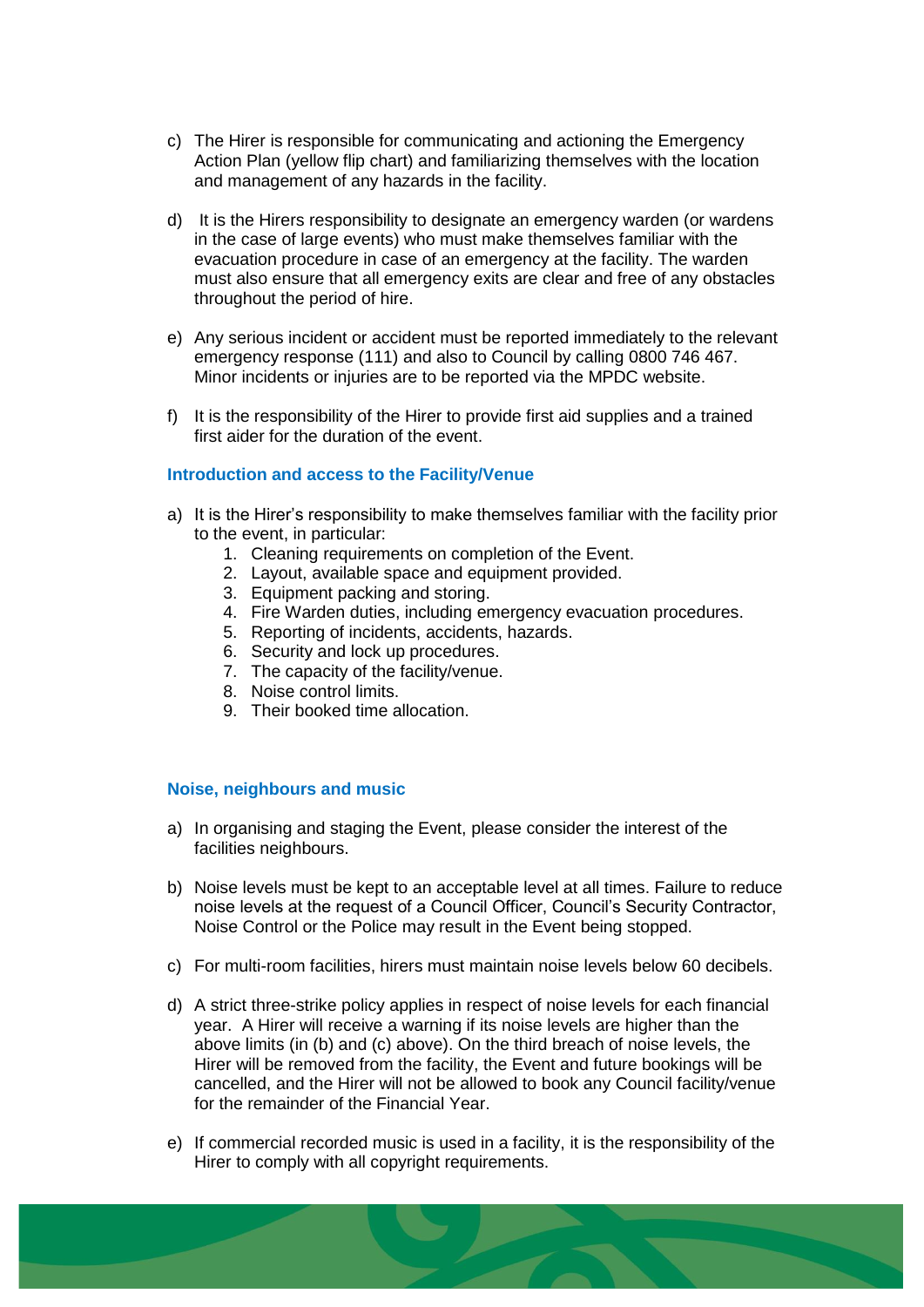## **Parking**

- a) The Hirer shall ensure that no vehicle obstructs access in any way, or contravenes any restricted parking signs.
- b) Council cannot guarantee parking availability as it is limited at all facilities/venues.
- c) Where an event impacts on the flow of normal traffic past a Council venue/facility a compliant Traffic Management Plan (TMP) must be submitted to Council for approval. This is particularly important at the Morrinsville Recreational Grounds and the SFF Event Centre in Te Aroha, however each venue and event needs to be considered on a case by case basis to determine any real or potential impact to the public.

#### **Indoor sporting activities**

- a) A Council facility that is hired for indoor sporting activities including badminton, basketball, football, volleyball and netball are not purpose built and are not necessarily compliant with current guidelines in terms of court dimensions and space surrounding the indoor courts.
- b) Hirers who use a facility/venue for indoor sports accept the courts in their current configuration and condition.
- c) Appropriate white soled / non marking sports shoes must be worn for all sport activities inside the facility to prevent floor damage. Any activity that may require non-compliant footwear must seek Council approval.

#### **Furniture and equipment**

- a) Hirers are responsible for setting up, cleaning and packing away any furniture and equipment used during their Hire Period. All furniture must be returned to designated storage areas, ensuring that all fire exits are left clear at all times.
- b) Furniture and equipment in the facility are approximate numbers only and may vary. Tables and chairs are provided but a specific number is not guaranteed. Council reserves the right to remove or replace furniture at each Council facility as it deems necessary. If the Hirer requires additional furniture and equipment to what is available then it is the Hirer's responsibility to organise.
- c) It is the Hirer's responsibility to ensure that all furniture brought in externally for an Event, is removed by the end of the Hire Period.
- d) Council reserves the right to remove and if not claimed, dispose of any equipment or furniture left in any Council facility after the Hire Period.
- e) Council does not take responsibility for the loss or damage to any equipment, furniture of personal item left in any Council facility.
- f) Furniture and equipment must be carried, not dragged on the floor.